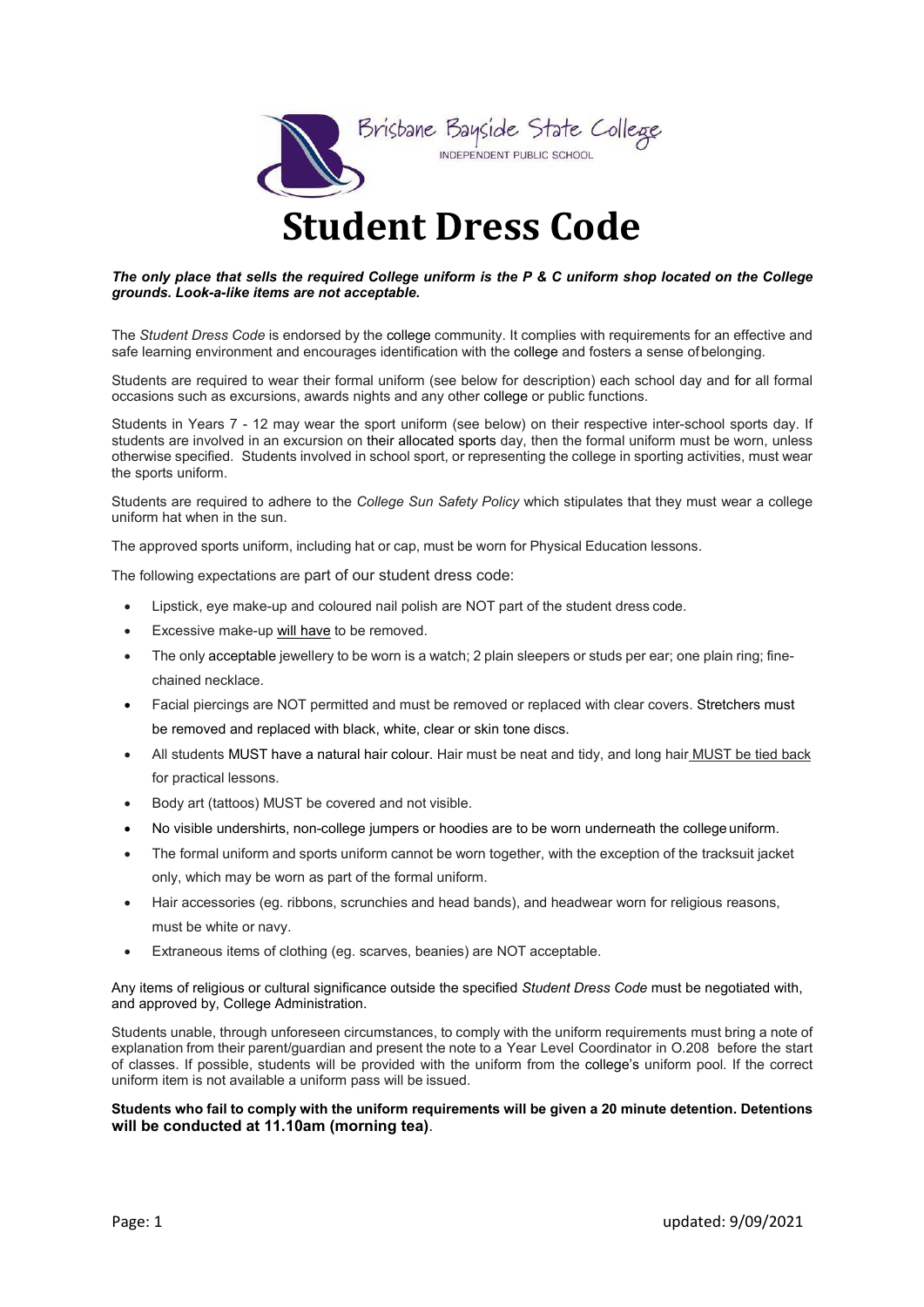#### **Formal Uniform**



### **Uniform**

**Skirt:** Navy blue box pleat skirt worn at knee length.

**Shorts:** Navy blue dress shorts (available in male and female fit).

**Shirt:** See images. (Tie required - Years 10,11,12)

**Trousers:** Navy blue (available in male and female fit). The tracksuit suit pants are NOT part of the formal uniform.

**Socks:** Plain white above ankle. Stockings allowed (navy, black, skin tone or opaque). NOT leggings/activewear.

**Jumper: Purple, v-neck pullover;** College navy zip front jacket; purple embroidered tracksuit jacket.

**College Blazer:** Years 11 and 12 only (optional). **Senior Jersey: Year 12 only (optional).** 

**Hat:** BBSC hat or cap.

## **Sports Uniform**

**Shorts:** See image.

**Shirt:** See image.

**Socks:** Plain white above ankle.

**Hat:** BBSC hat or cap.

**Tracksuit:** Jacket and tracksuit pants (optional).

#### **Senior Jersey:** Year 12 only (optional).

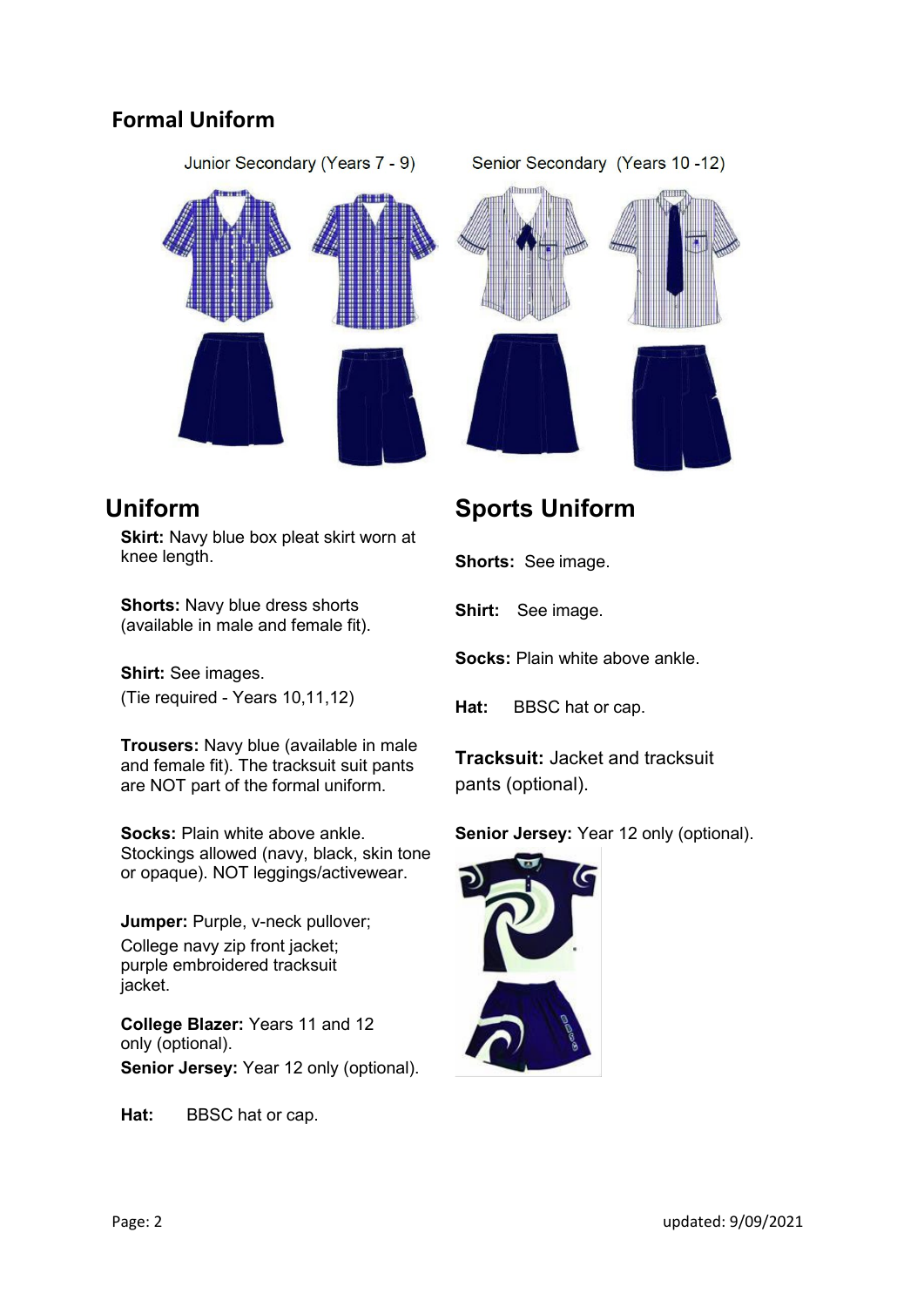## **Formal Uniform Shoes**<br>Shoes: Black impervious full cov

**Shoes:** Black impervious full covered leather lace-up (or Velcro fastening if required). (see image)





**Canvas or suede leather are NOT part of our dress code.**



## **Sports Uniform Shoes**

**Shoes:** Lace up (or Velcro fastening if required) sport shoes (No canvas)



## **Hats/Caps**

Acceptable Hats Unacceptable Hats